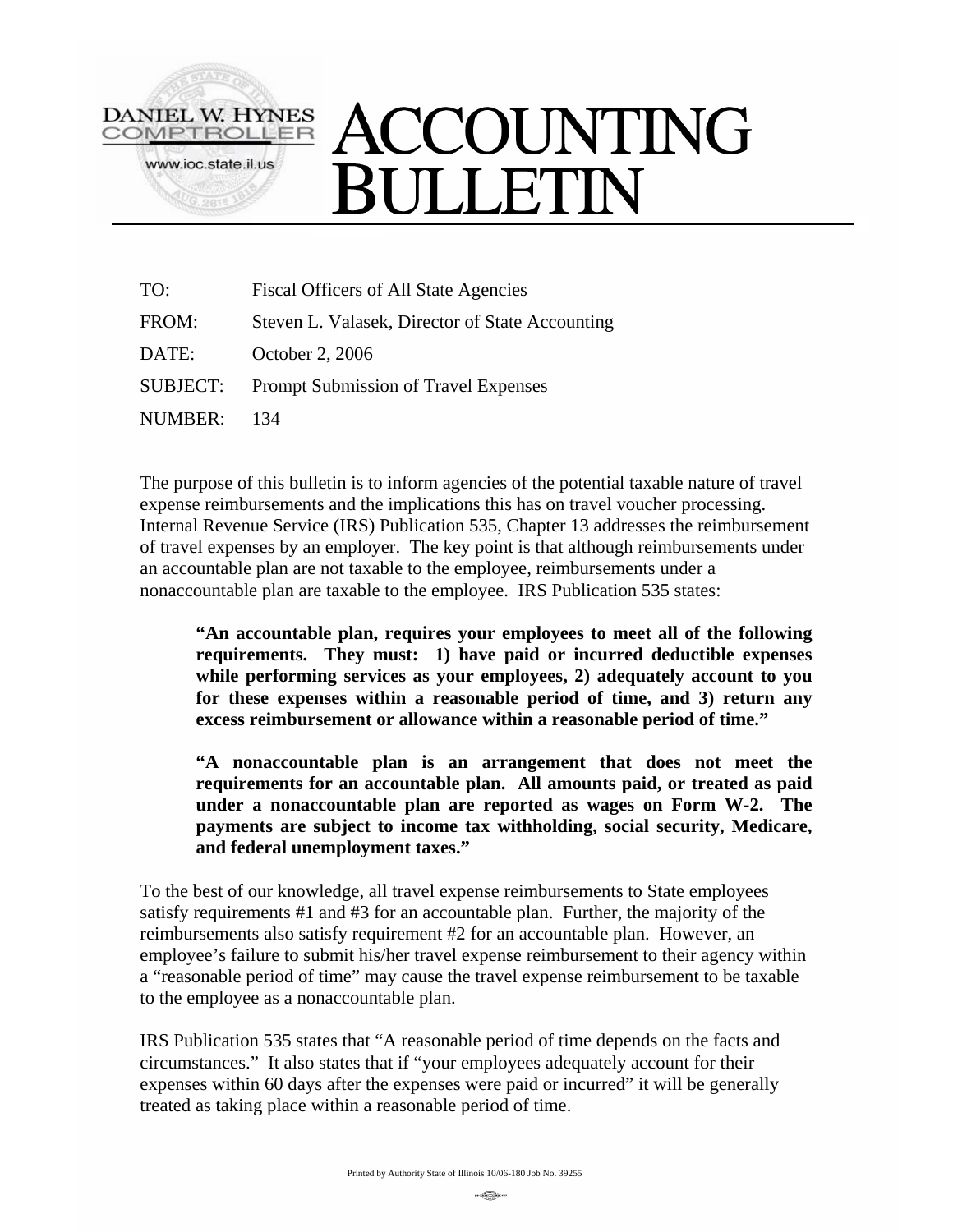The IOC will begin to electronically monitor for this 60 day requirement starting with all travel that commences after December 31, 2006. The IOC will use the ending service date on the travel voucher to start the 60 day clock, and the proper bill date on the travel voucher to stop the 60 day clock.

The following rules will apply to all travel vouchers:

- The "proper bill date" should be the date the agency receives a "proper bill" from the traveler. Proper bill is defined in the Prompt Payment Act (30 ILCS 540).
- For electronically submitted travel vouchers, the ending service date and the proper bill date must be transmitted electronically to the IOC for each travel voucher.
- For manually submitted travel vouchers, the IOC will use the ending date of the last trip as the ending service date and the date of the supervisor's signature as the proper bill date, unless noted differently on the travel voucher in the comments section.
- The proper bill date must be within 60 days of the ending service date on the travel voucher.
- If a travel voucher does not meet this 60 day requirement, the voucher will be deleted and returned to the agency. The agency must then process the payment through the agency's payroll office. The payment will have taxes withheld at supplemental wage withholding tax rates (25% Federal, 3% State of Illinois and, if applicable, 1.45% Medicare and 6.2% Social Security) and these amounts will be included on the employee's Form W-2.
- If a reasonable justification for the noncompliance is noted, the head of the vouchering agency must sign an affidavit approving the exception. The original affidavit must be submitted with the travel voucher.

The following rule will apply to travel vouchers with only a single trip:

• The ending date of service is the date that the trip ends.

The following rules will apply to travel vouchers with multiple trips:

- The ending date of service is the date that the last trip ends on the travel voucher.
- For efficiency purposes, agencies can continue to combine multiple trips on one travel voucher, as long as all the trips on the travel voucher have ending dates within the same calendar month. If an individual trip crosses over a month end, that trip must be reported on the travel voucher for the subsequent month. The IOC does not support the practice of splitting a trip at an arbitrary cut off point, such as the  $15<sup>th</sup>$  of the month or at the end of the month.

## **Travel vouchers that do not meet these rules will be deleted and returned to the submitting agency.**